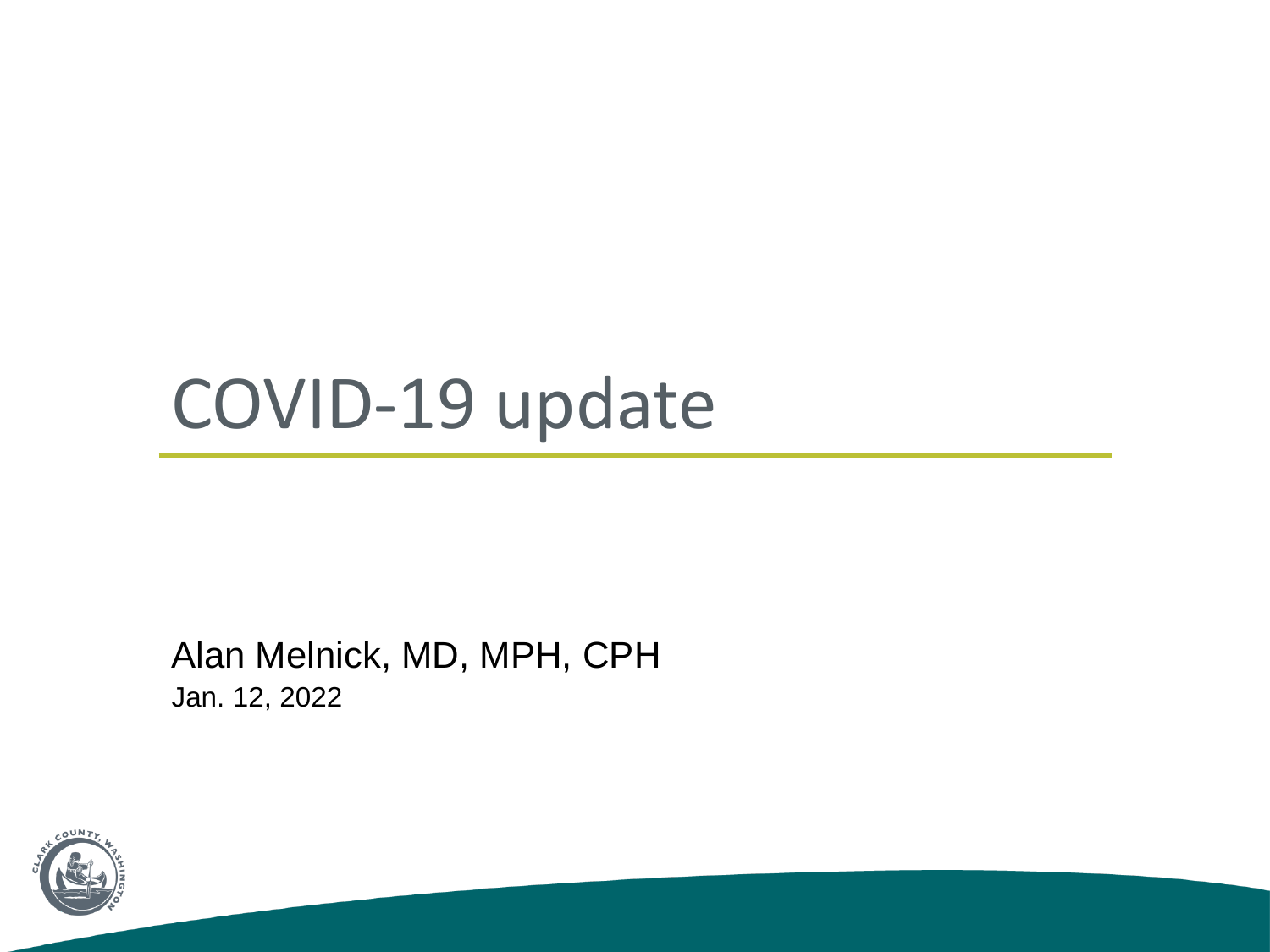## Washington COVID-19 activity

- Statewide COVID-19 case rates are rising dramatically.
	- Rate as of Jan. 1 is 1,078 cases per 100,000 people over 14 days.
	- Preliminary rate through Jan. 8 is 1,813 cases per 100,000 people.
- Statewide rate of new hospitalizations is increasing.
	- 7-day rate as of Jan. 1 is 13.5 new admissions per 100,000 people
	- Preliminary 7-day rate through Jan. 8 is 20.2 admissions per 100,000.

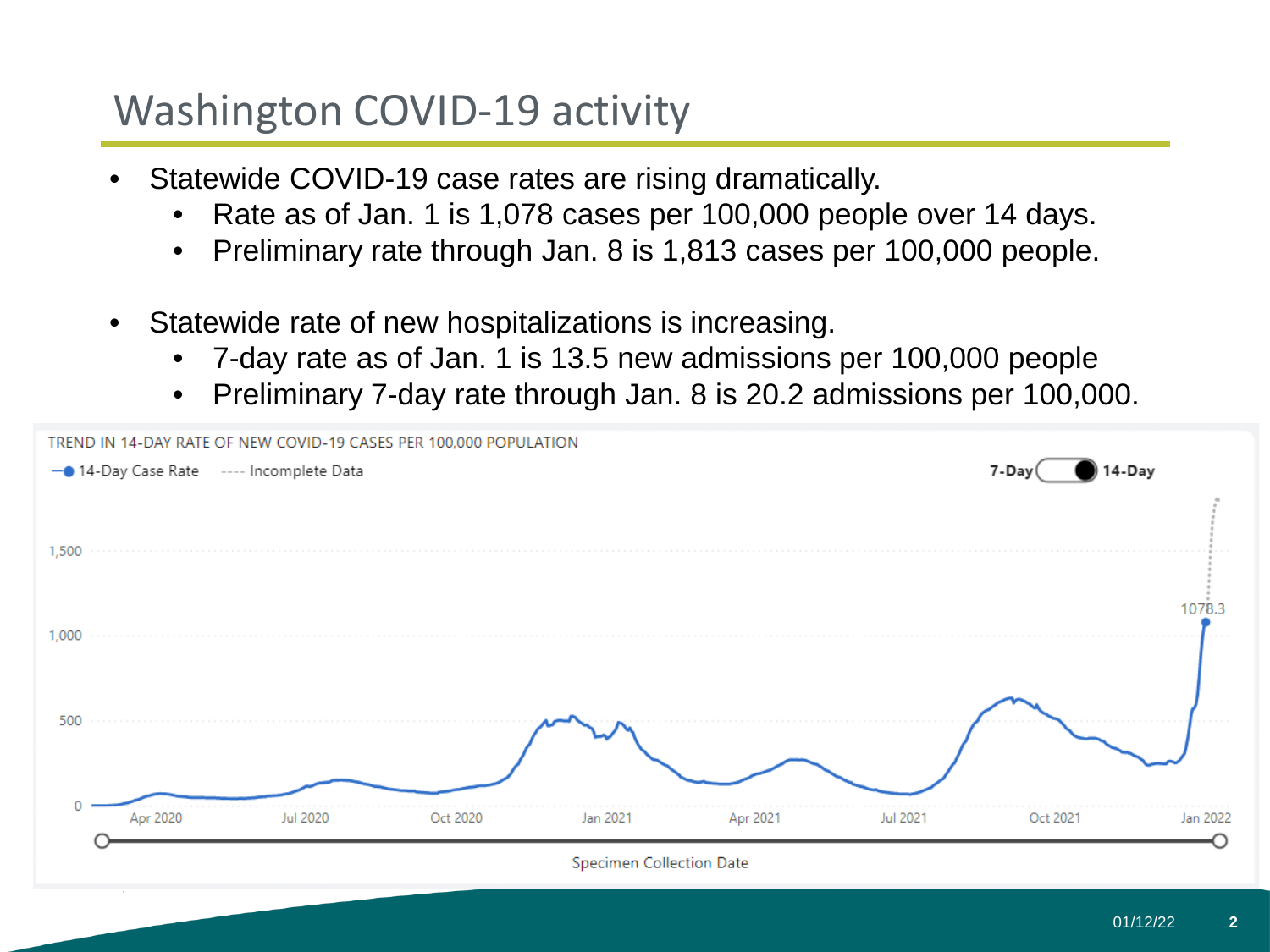# Clark County COVID-19 activity

- COVID-19 activity in Clark County is also increasing significantly.
	- Rate as of Jan. 1 is 903 cases per 100,000 people over 14 days.
	- Preliminary rate through Jan. 8 is 1,415 cases per 100,000 people.
- Clark County is seeing higher case numbers than ever.
	- We're consistently receiving 600-700 or more new cases per day. On Friday and on Tuesday, we had 1,100 new cases reported each day.
	- Previously, a day with 250 new cases was very high.

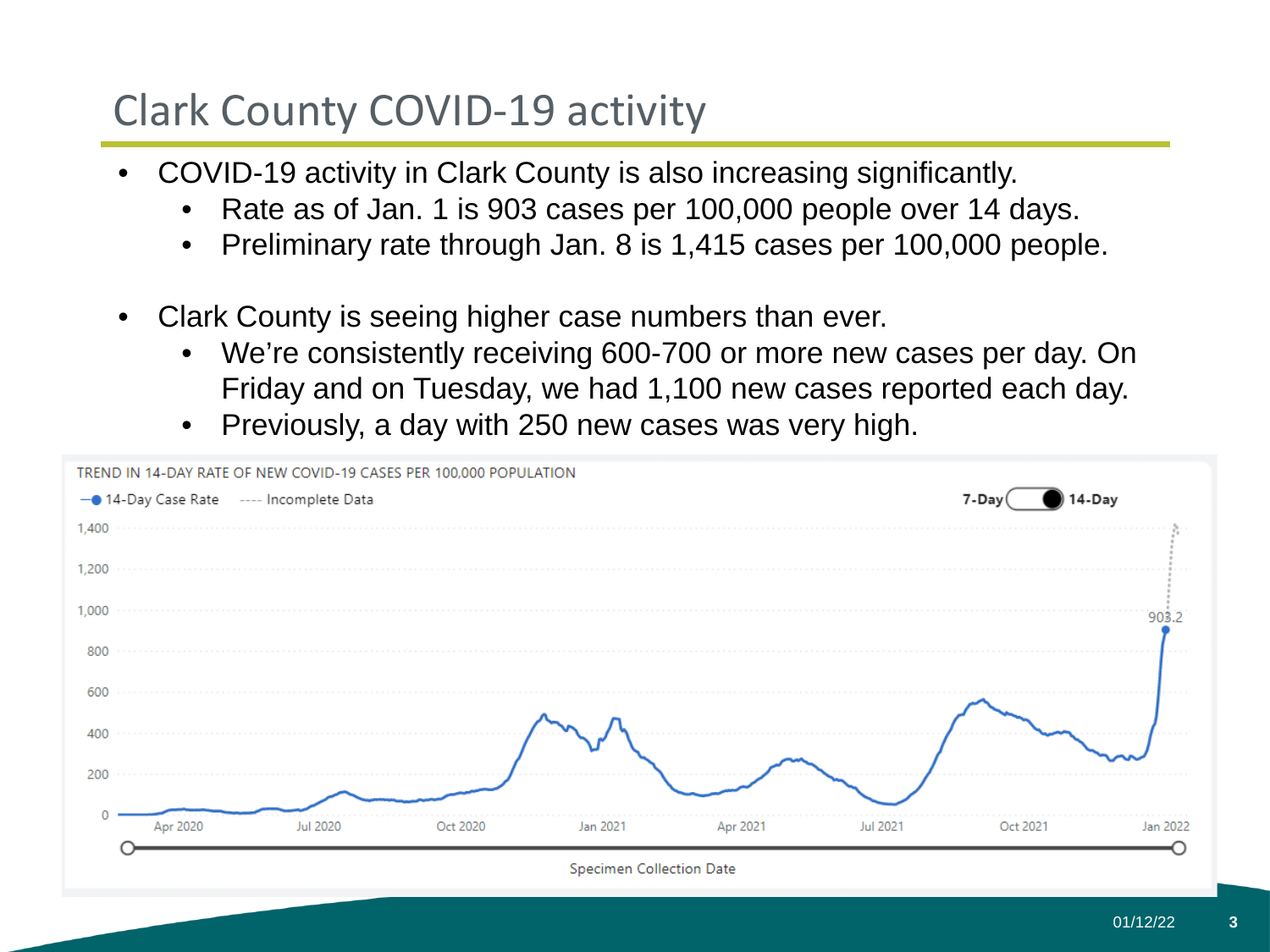# Clark County COVID-19 activity

- Clark County COVID-19 hospitalizations are also increasing.
	- 7-day rate as of Jan. 1 is 13.6 new admissions per 100,000 people
	- Preliminary 7-day rate through Jan. 8 is 14.4 admissions per 100,000
- Clark County hospital occupancy, as of Monday:
	- 98% of beds occupied
	- 97% of ICU beds occupied
	- 18% of beds occupied by COVID-19 cases and PUIs
	- 25% of ICU beds are occupied by COVID-19 cases and PUIs
	- 94 COVID-19 cases and 1 PUI hospitalized

*\*PUI (person under investigation) is someone awaiting test results*

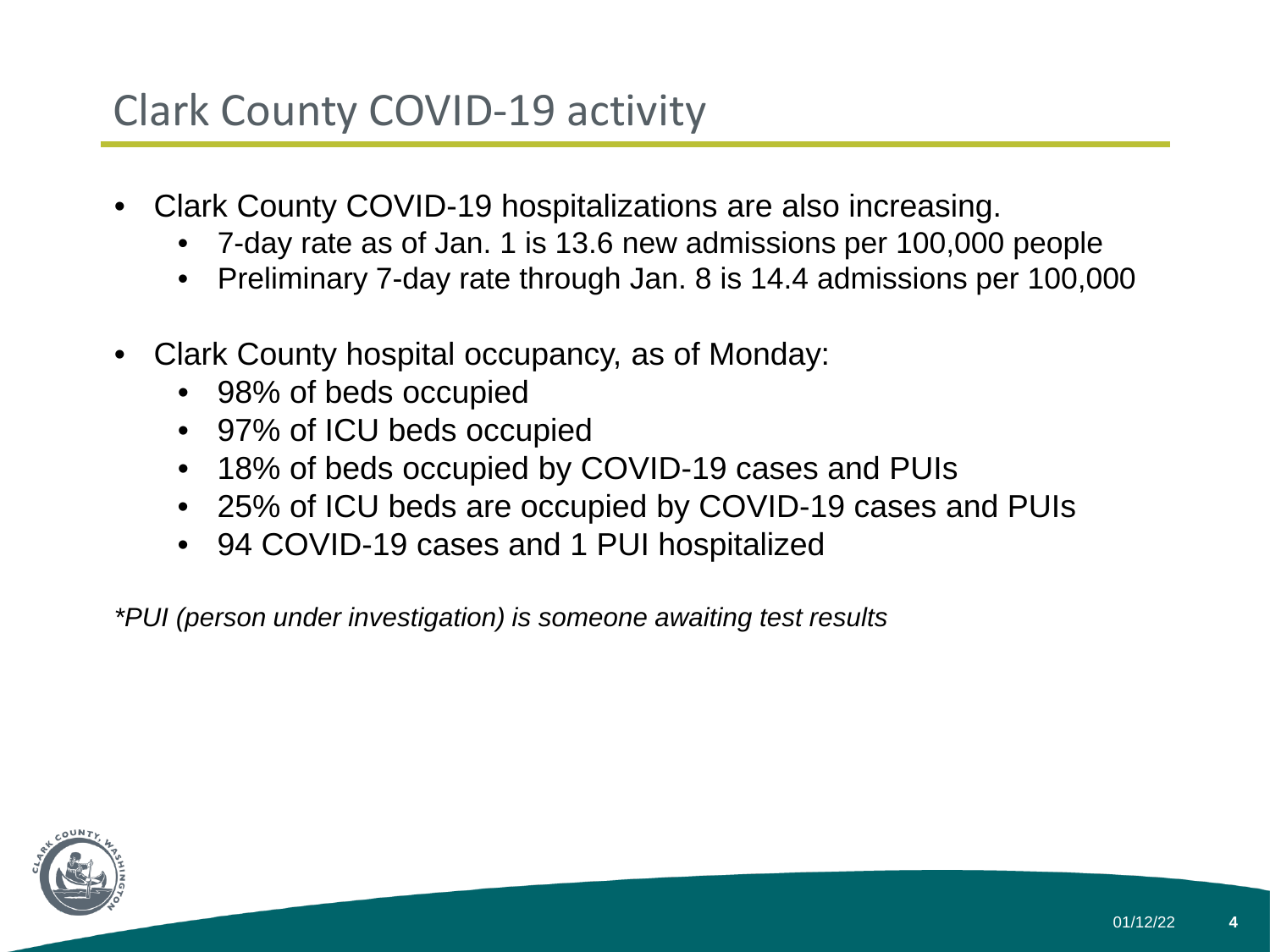# Clark County cases by vaccination status

- Clark County data through Jan. 1 shows that residents who are unvaccinated continue to get infected with COVID-19, be hospitalized with COVID-19, and die from COVID-19 at higher rates than those who are fully or partially vaccinated.
- Rates are commonly used to compare populations because they offer a better comparison than raw numbers when looking at populations of different sizes.
	- For example: Comparing case numbers in the cities of Vancouver and La Center. A rate provides a better comparison than case numbers because the case numbers do not take into account that the city of Vancouver has 50-60 times the number of residents as La Center.
- As a reminder:
	- **Fully vaccinated** = two weeks have passed since completing the vaccination series (two doses of Pfizer or Moderna; one dose of Johnson & Johnson)
	- **Partially vaccinated** = received only one dose of a two-dose series or completed vaccination less than two weeks earlier



• **Unvaccinated** = have not received any doses of COVID-19 vaccine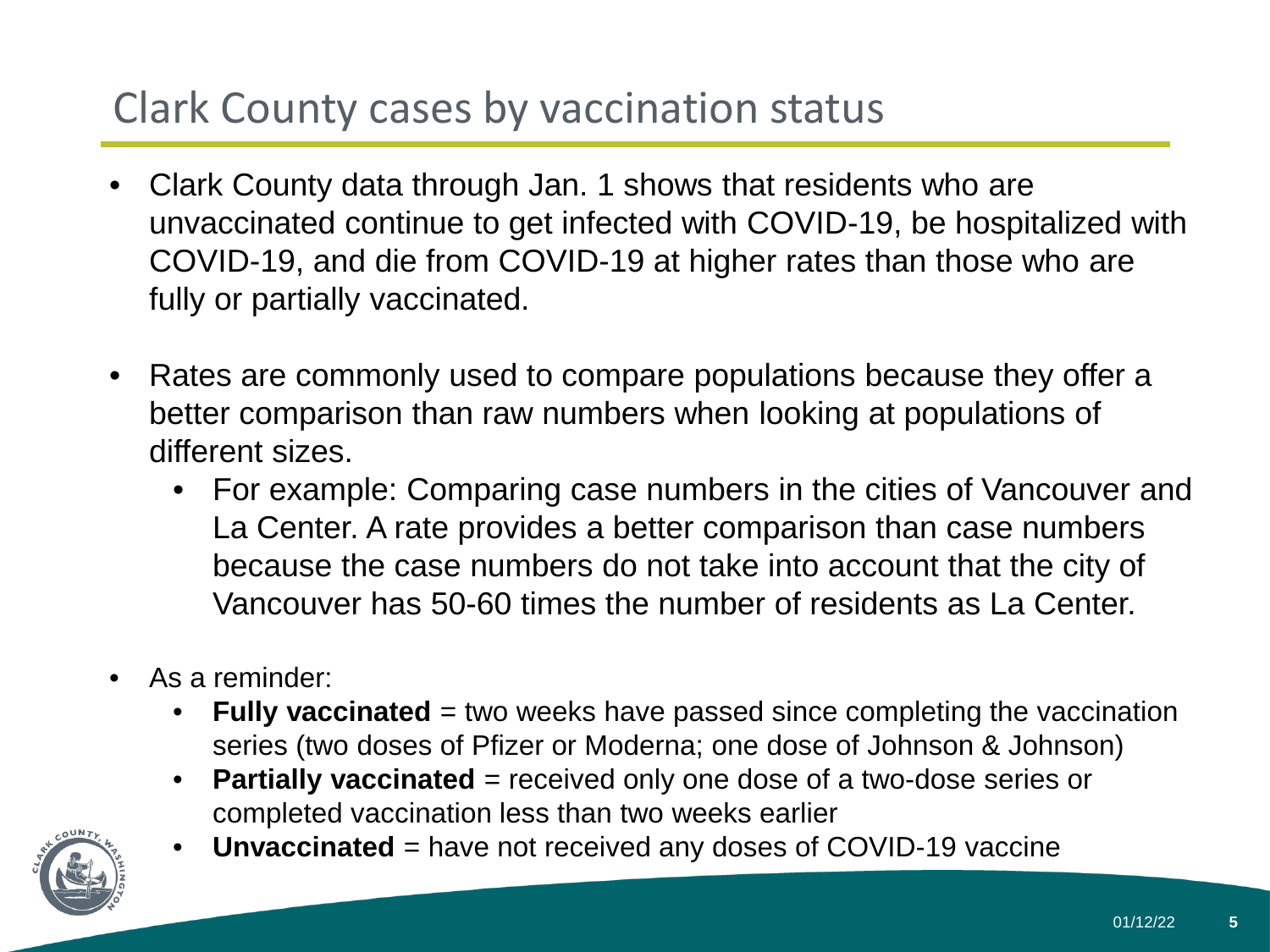# Clark County cases by vaccination status

• During the most recent week of complete data, the rate for unvaccinated cases was **nearly 4 times higher** than fully vaccinated cases.

10000 900.0 8000 700.0 600.0 500.0 400.0 300.0 200.0 100.0  $0<sub>0</sub>$  $8/7/21$  $3/7/21$  $4/7/21$  $5/7/21$  $6/7/21$  $7/7/21$  $9/7/21$  $10/7/21$  $11/7/21$ 12/7/21 -Fully Vaccinated Partially Vaccinated  $\longrightarrow$  Unvaccinated

Clark County COVID-19 Cases by Vaccination Status (2021)

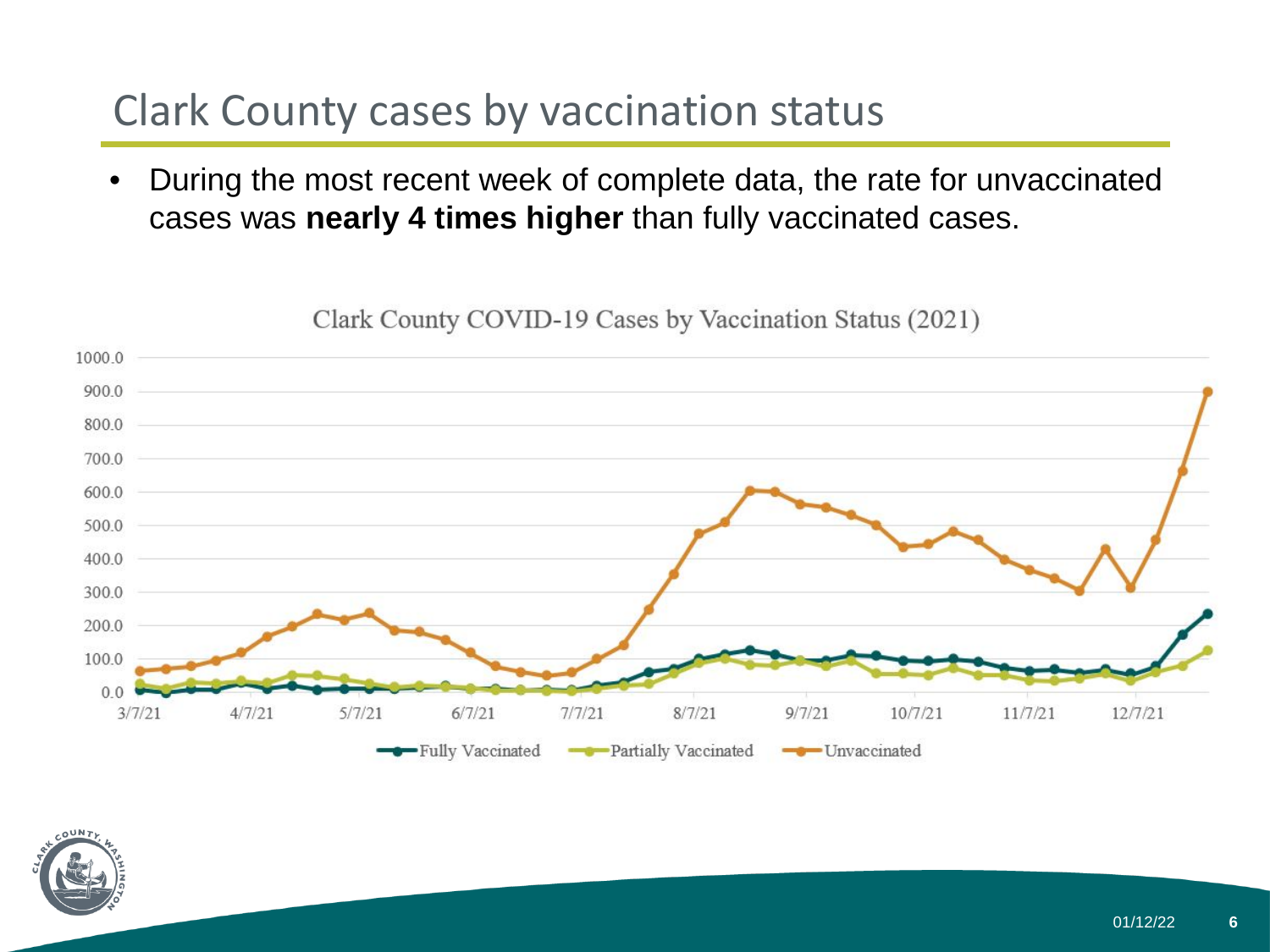# Clark County hospitalizations by vaccination status

• During the most recent week of complete data, the rate for unvaccinated hospitalizations was **more than 6 times higher** than fully vaccinated.



Clark County COVID-19 Hospitalizations by Vaccination Status (2021)

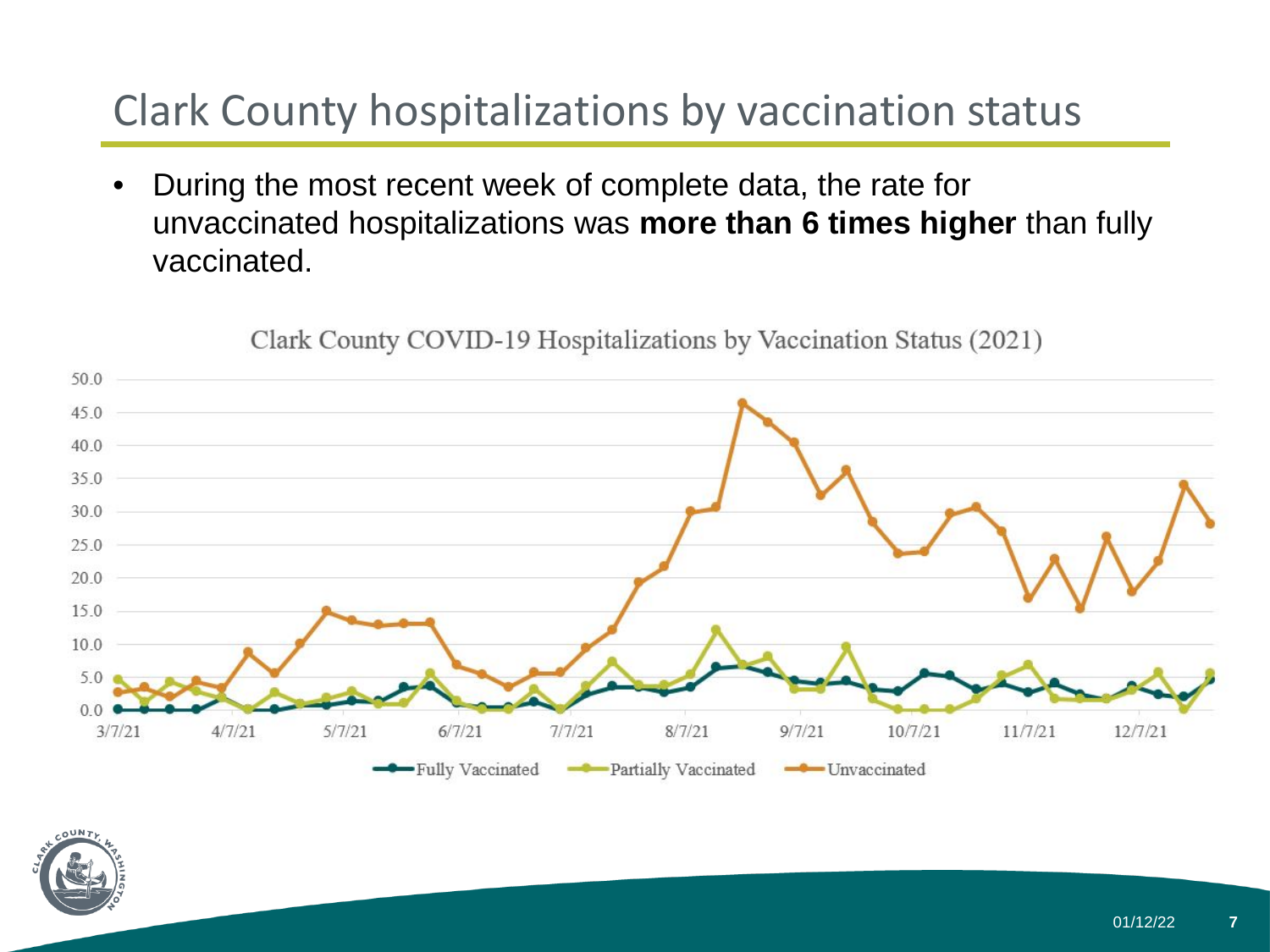# Clark County COVID-19 deaths by vaccination status

- Death rates also continue to be higher among people who are unvaccinated than fully vaccinated.
	- Death reporting is delayed about 10-12 days until death certificate is recorded by DOH; data for previous 32 days is considered incomplete.



Clark County COVID-19 Deaths by Vaccination Status (2021)

Shaded area indicates reporting for these weeks is incomplete

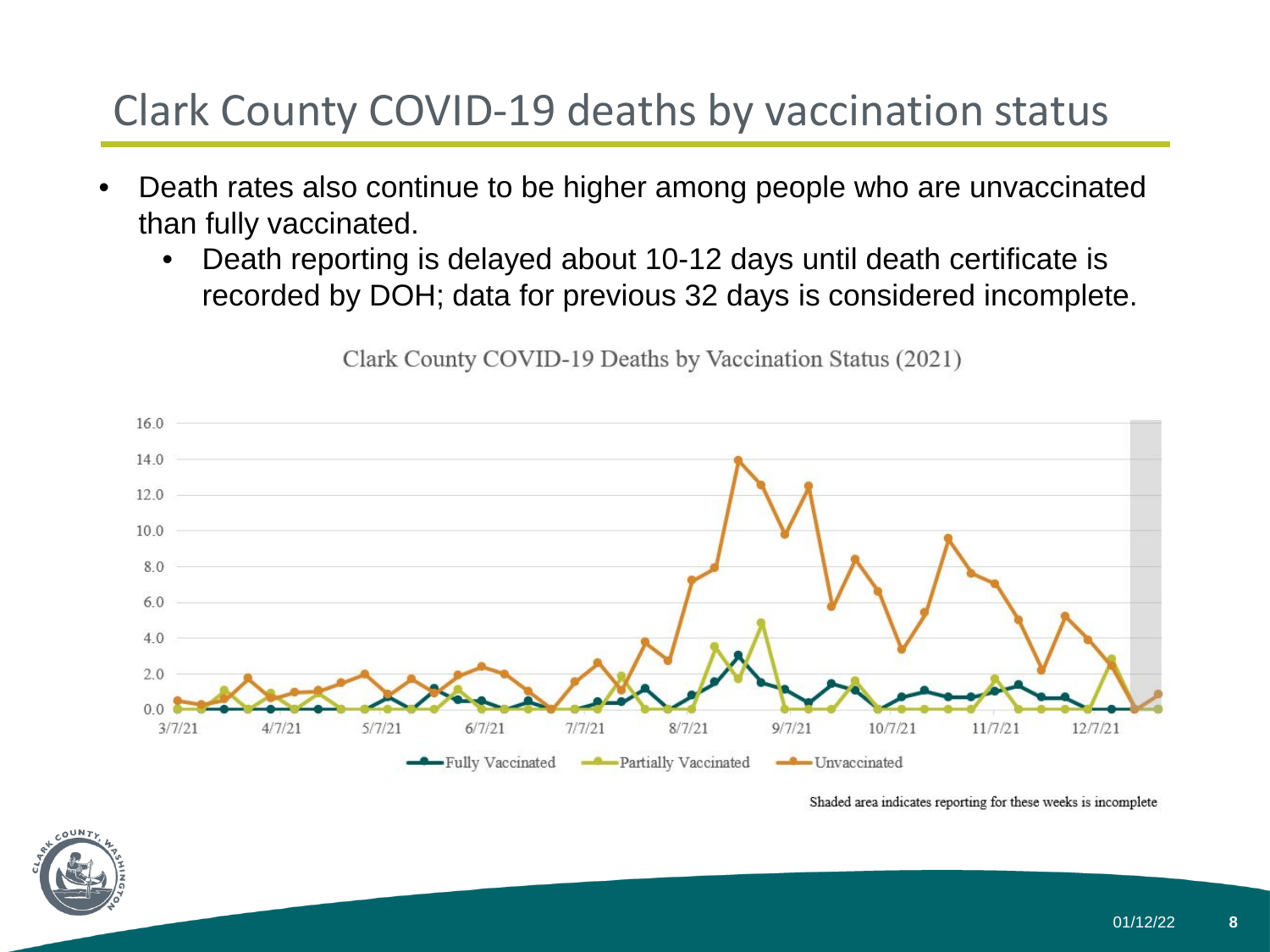# Washington cases by vaccination status

- Statewide data also shows that case, hospitalization and death rates are highest among people who are unvaccinated.
- Latest statewide case and hospitalization rates by vaccination status:

| Age group           | <b>Case rates</b><br>(Dec. 1-28)           | Hospitalization rate<br>  (Nov. 24-Dec. 21) |
|---------------------|--------------------------------------------|---------------------------------------------|
|                     | 12-34 years 2 times higher in unvaccinated | 10 times higher in unvaccinated             |
|                     | 35-64 years 3 times higher in unvaccinated | 14 times higher in unvaccinated             |
| $65 + \text{years}$ | 6 times higher in unvaccinated             | 13 times higher in unvaccinated             |

• COVID-19 death rate among people 65 years and older is **15 times higher** in the unvaccinated population than the fully vaccinated population.

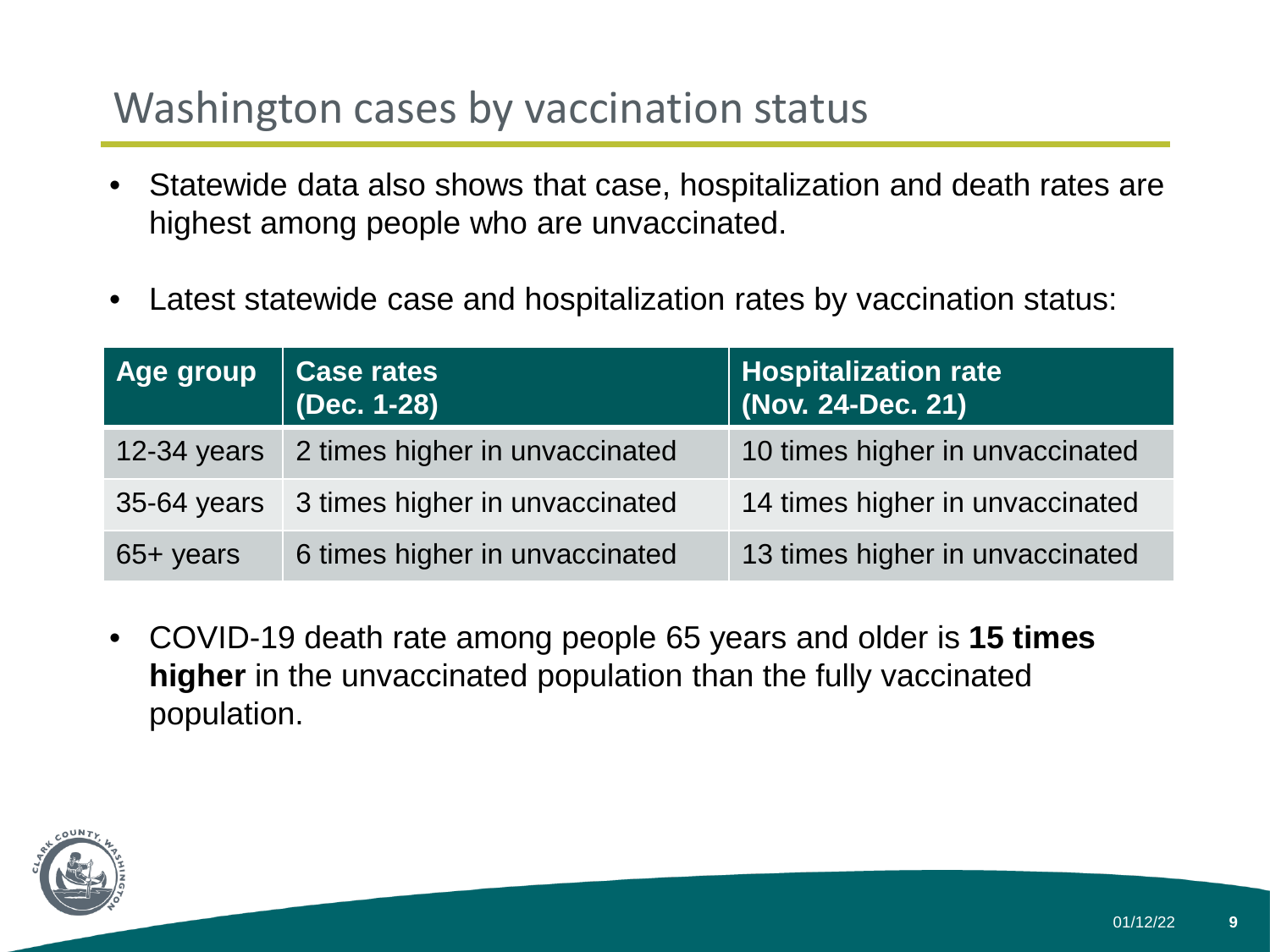## COVID-19 vaccination

- Statewide, more than 12 million doses of vaccine administered.
	- 81% of residents 12+ years old have at least 1 dose and 74% are fully vaccinated.
	- More than 2 million people received an additional dose



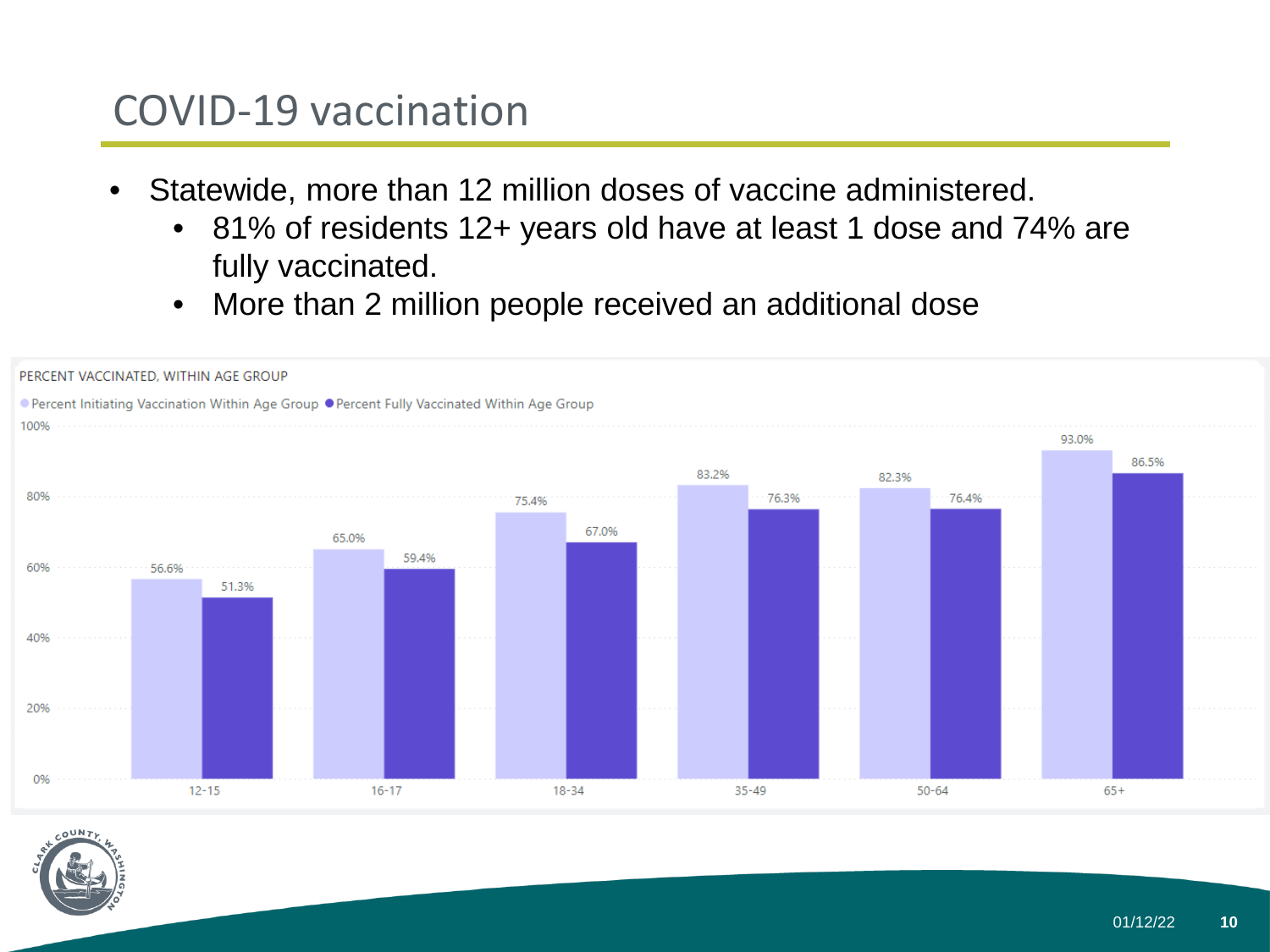## COVID-19 vaccination

- In Clark County, 713,000 doses of COVID-19 vaccine administered.
	- 75% of residents 12+ years old have at least 1 dose and 68% are fully vaccinated.
	- 120,000 people have received additional dose



To protect privacy, counts of less than 10 are not reported. Some additional values that count allow someone to calculate those small numbers are also not reported.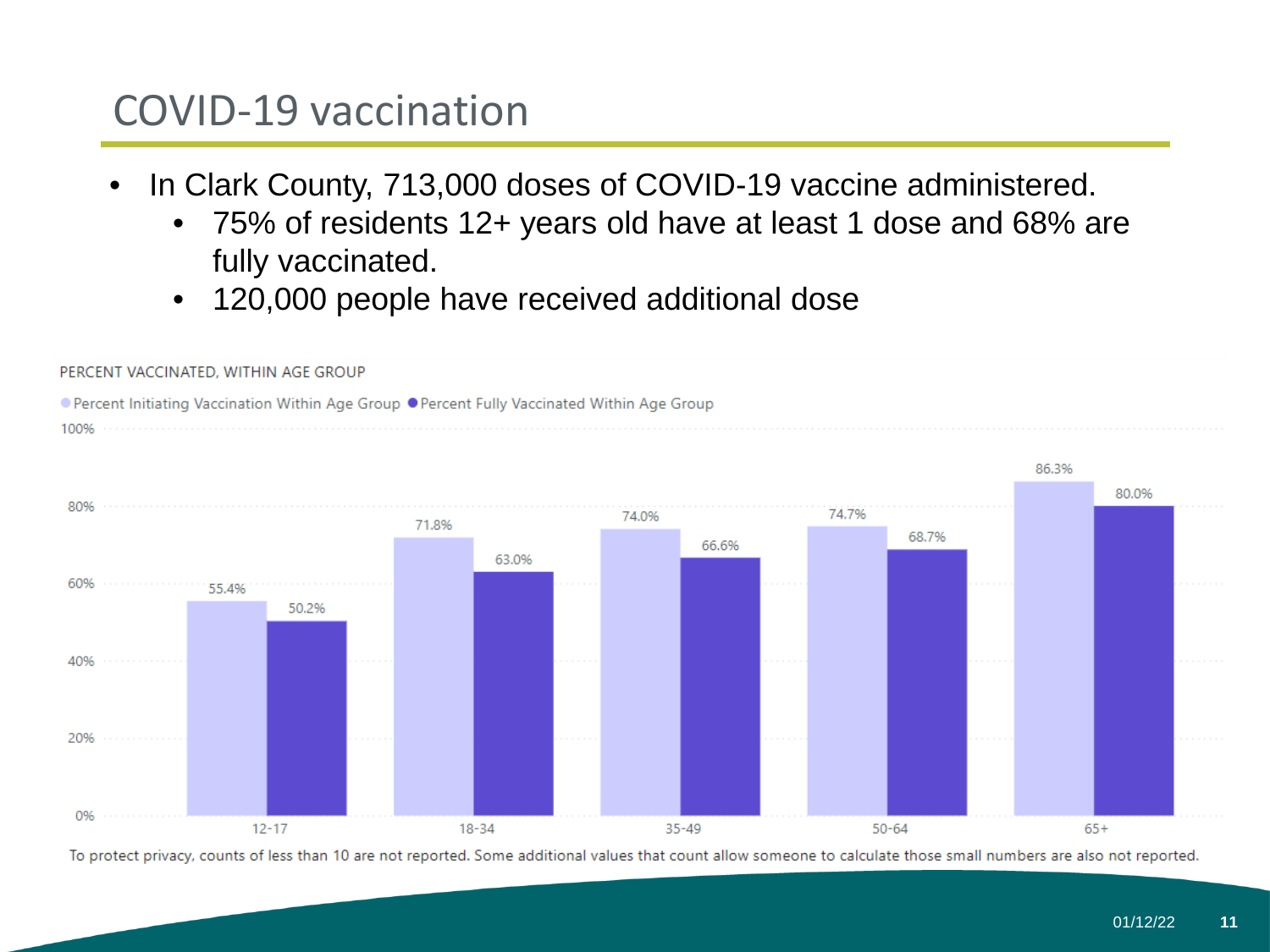# Pediatric COVID-19 vaccination

- Pfizer COVID-19 vaccine became available for children 5-11 years old in early November.
	- Statewide, nearly 200,000 children 5-11 years old (29%) have received at least one dose and nearly 22% are fully vaccinated.
- In clinical trials, Pfizer vaccine was administered to more than 3,000 children 5-11 years old.
	- Most adverse events were mild to moderate, and no serious adverse events related to vaccination were reported.
- To further characterize safety of the vaccine for kids 5-11 years old, the CDC reviewed data from two safety surveillance systems:
	- adverse events reported to the Vaccine Adverse Event Reporting System (VAERS)
	- adverse events and health impact assessments reported to v-safe, which provides regular check-ins with recently vaccinated people via text message

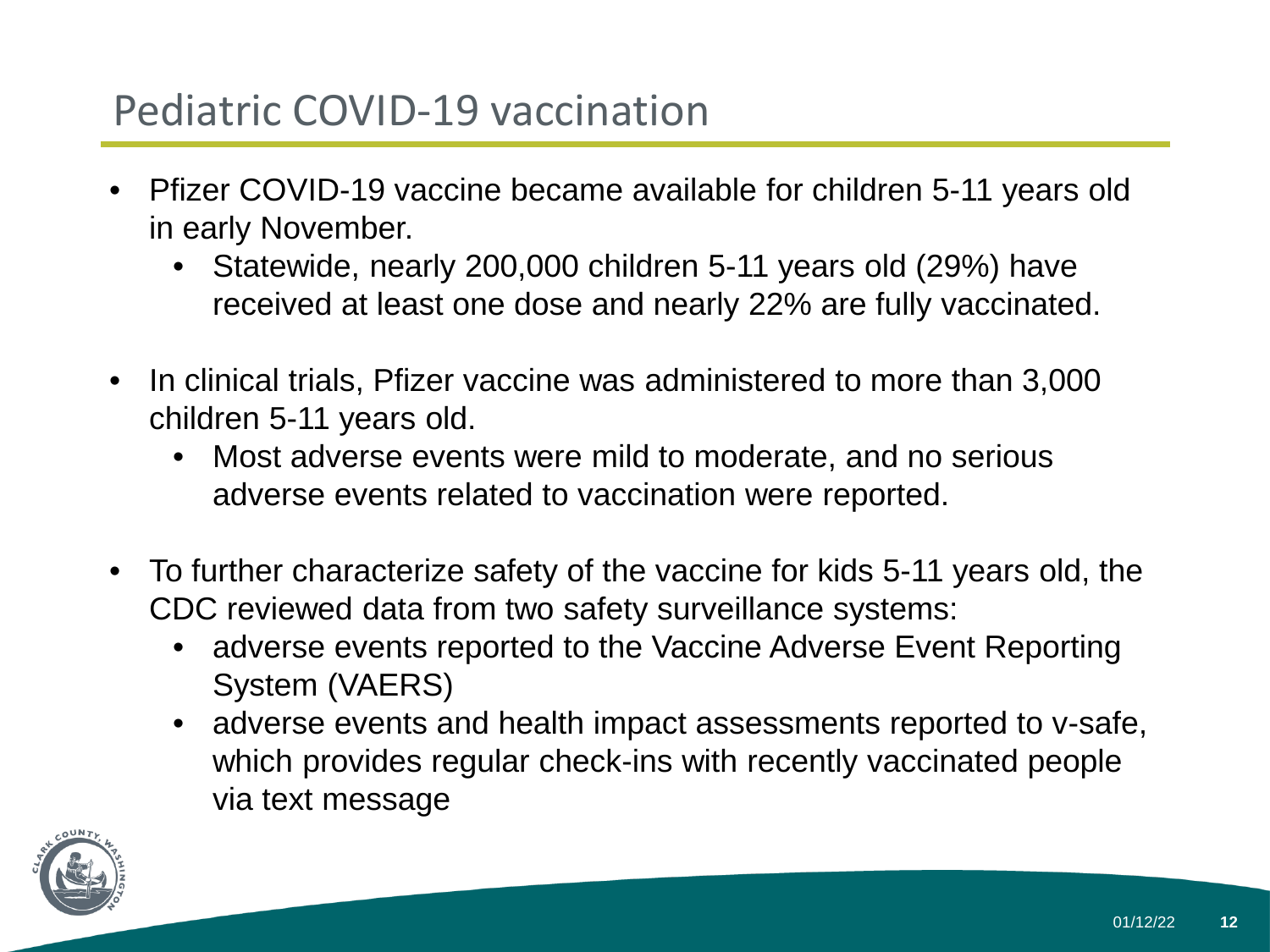# Pediatric COVID-19 vaccination

- [CDC evaluated data s](https://www.cdc.gov/mmwr/volumes/70/wr/mm705152a1.htm)ubmitted to VAERS and v-safe Nov. 3 to Dec. 19
	- About 8.7 million doses of Pfizer vaccine were administered to children 5-11 during that time period.
- VAERS received 4,249 reports of adverse events after vaccination with Pfizer vaccine in this age group.
	- 4,149 (98%) were not serious
		- Most commonly reported nonserious events were related to vaccine administration, including no adverse event (28%), product preparation issue (22%), and incorrect dose administered (16%)
	- 100 (2%) were classified as serious
		- Most commonly reported serious events were fever (29%), vomiting (21%), and increased troponin (15%)
		- 11 verified reports of myocarditis
		- 2 reports of death under review, both had complicated medical histories and were in fragile health before vaccination. None of the data suggest a causal association between death and vaccination.

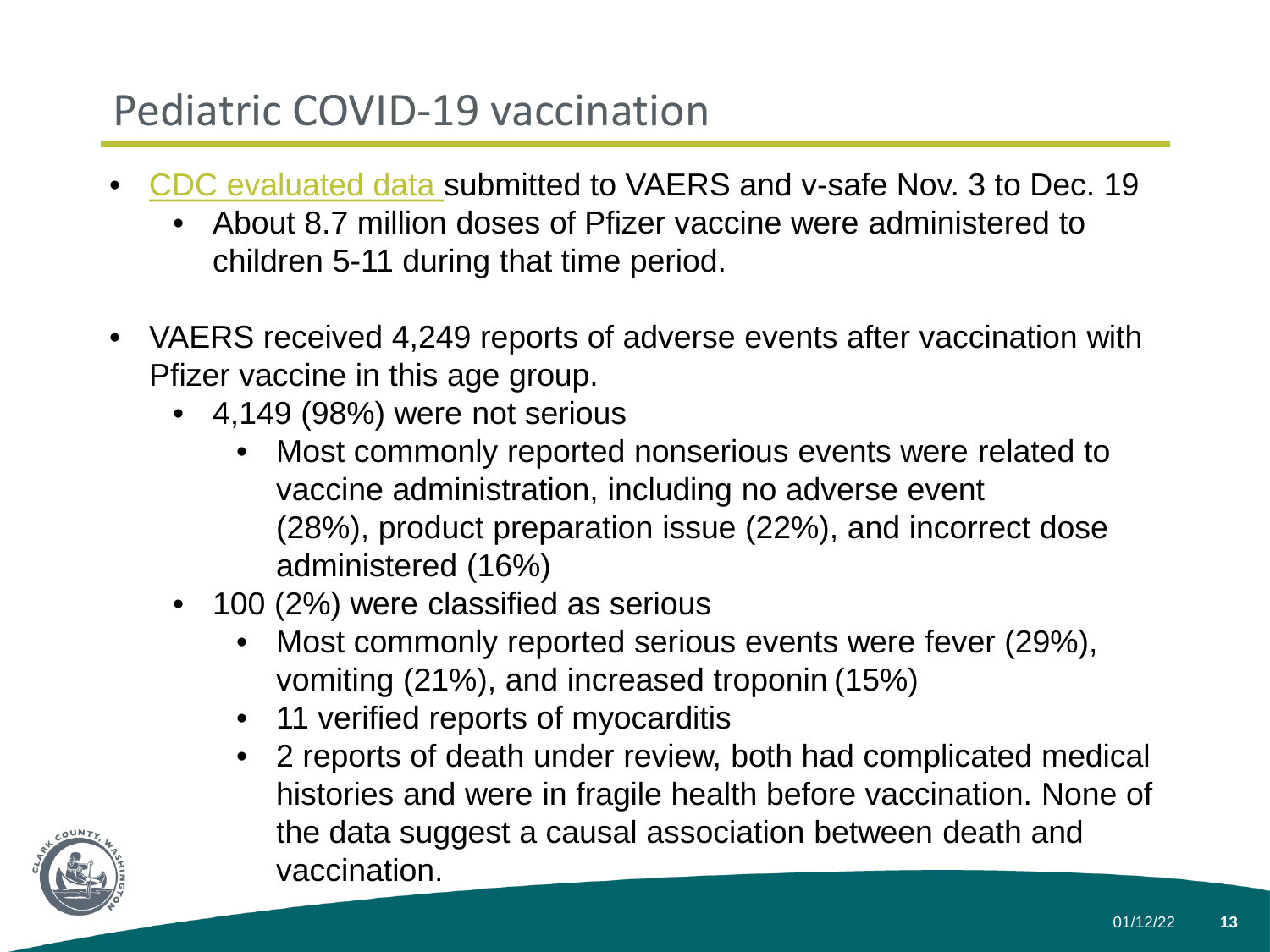# Pediatric COVID-19 vaccination

- About 42,500 children ages 5-11 were enrolled in v-safe after receiving Pfizer COVID-19 vaccine.
	- During the week after receipt of either dose, local and systemic reactions were frequently reported.
		- Local reactions reported in 55-58% of people and systemic reactions reported in 35-41% of people.
	- Reactions were reported most frequently on the day after vaccination for both doses.
	- The most frequently reported reactions after either dose were injection site pain, fatigue, and headache.
		- Fever was more frequently reported after dose 2 (13%) than dose 1 (8%).
	- About 1% reported seeking medical care in the week after vaccination, with most receiving care via clinic appointment.
- CDC review demonstrates that side effects were common, but they were brief and mild.



• Vaccination is the best way to protect children from COVID-19 complications.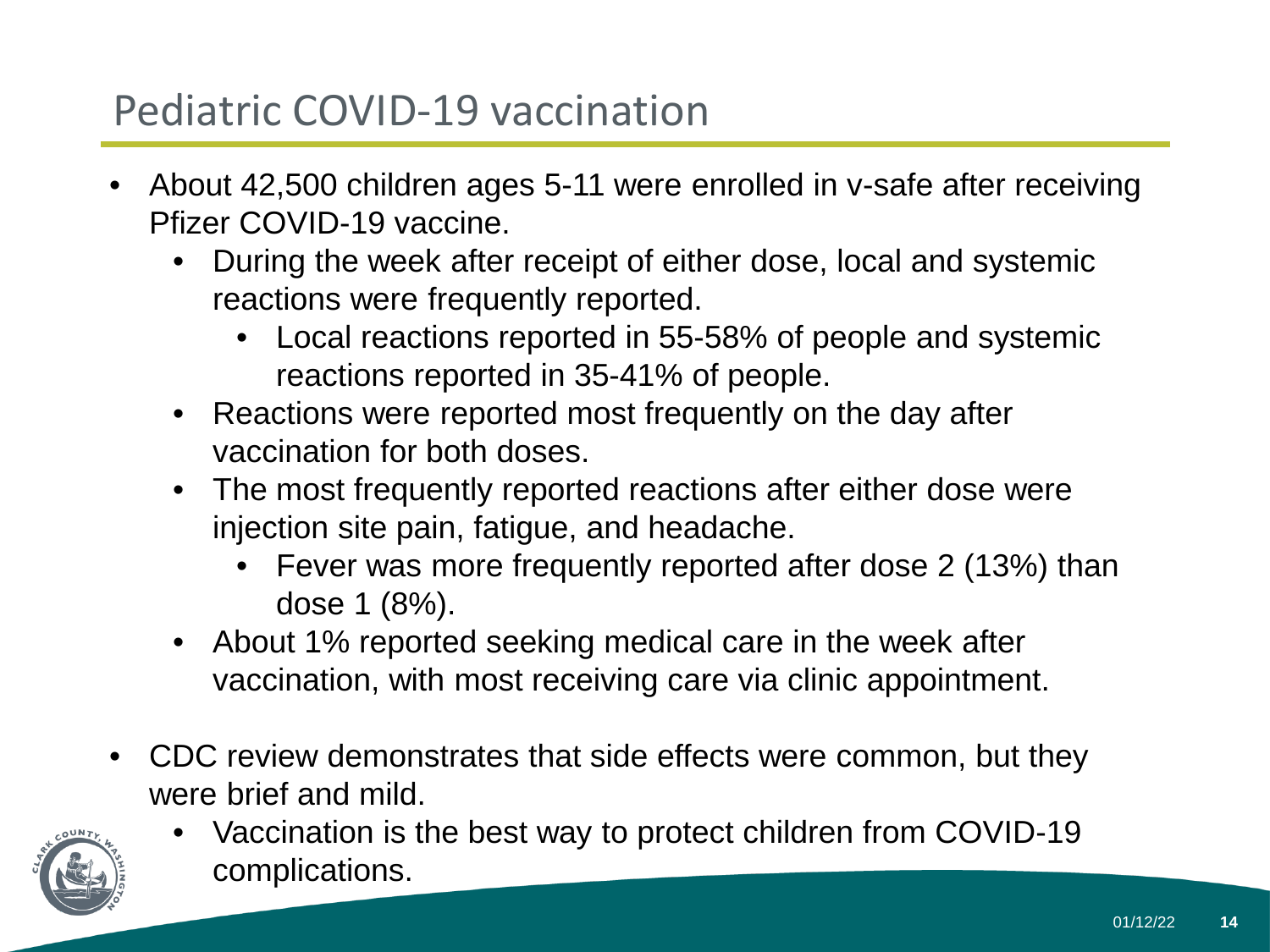# Pediatric COVID-19 hospitalization, U.S.

• Children still make up the smallest population hospitalized from COVID-19, but the percent of children hospitalized for COVID-19 is currently at its highest, particularly among children not eligible for vaccination (ages 0-4).



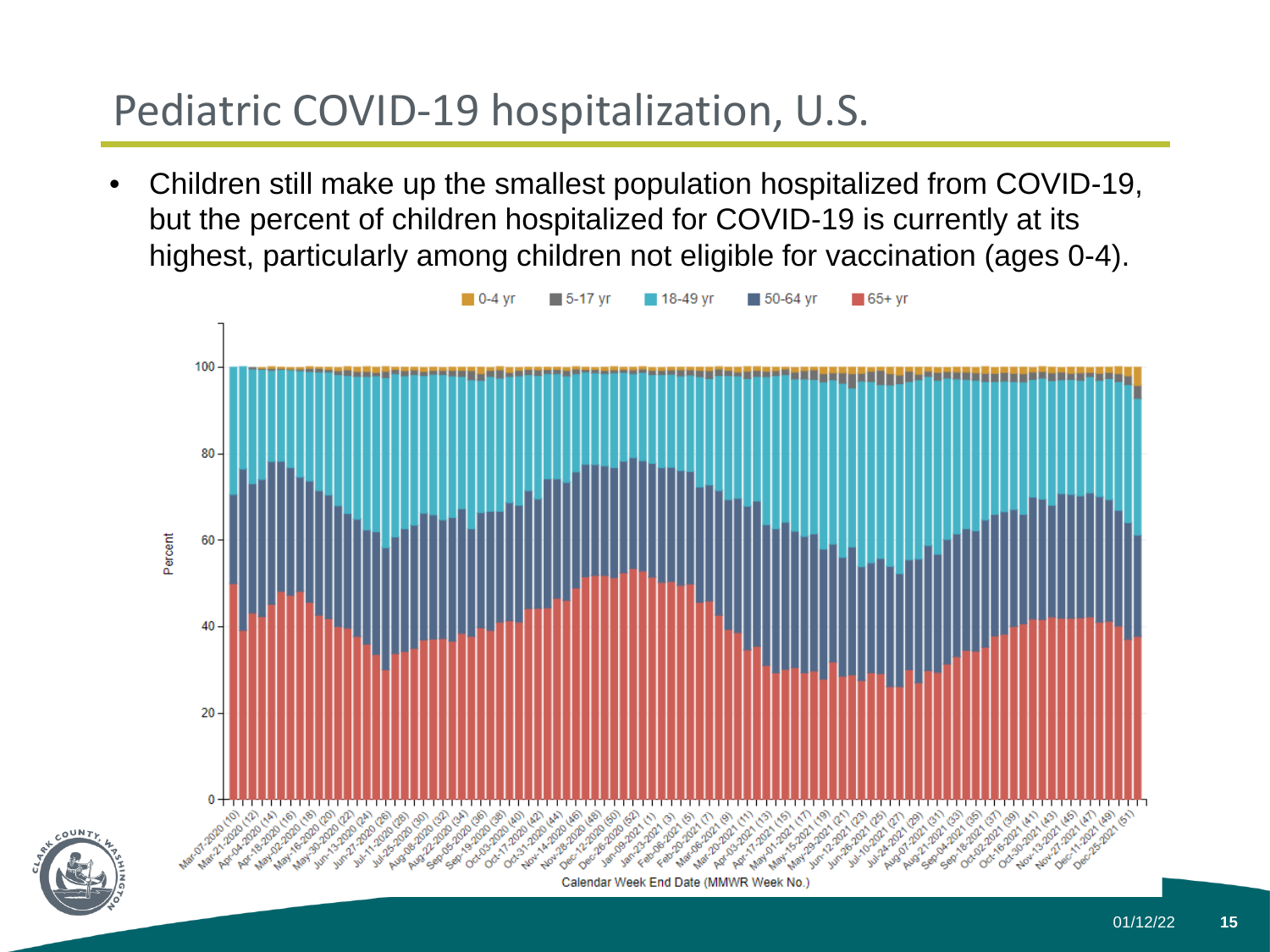# COVID-19 testing, masks

• Gov. Inslee announced last week that the state will be distributing millions of at-home test kits and masks.

#### **Masks**

- Clark County Public Health is awaiting additional information from Washington State Department of Health (DOH) on how masks will be distributed to communities.
	- These supplies are not yet available.
	- Public Health will work with CRESA on distribution once we know more.

#### **Test kits**

- State DOH is setting up an online portal where members of the public can order at-home test kits and have them delivered directly to their homes.
	- The portal is expected to launch in mid-January.
	- Public Health will share additional information about how to order test kits with the public as soon as it's available.